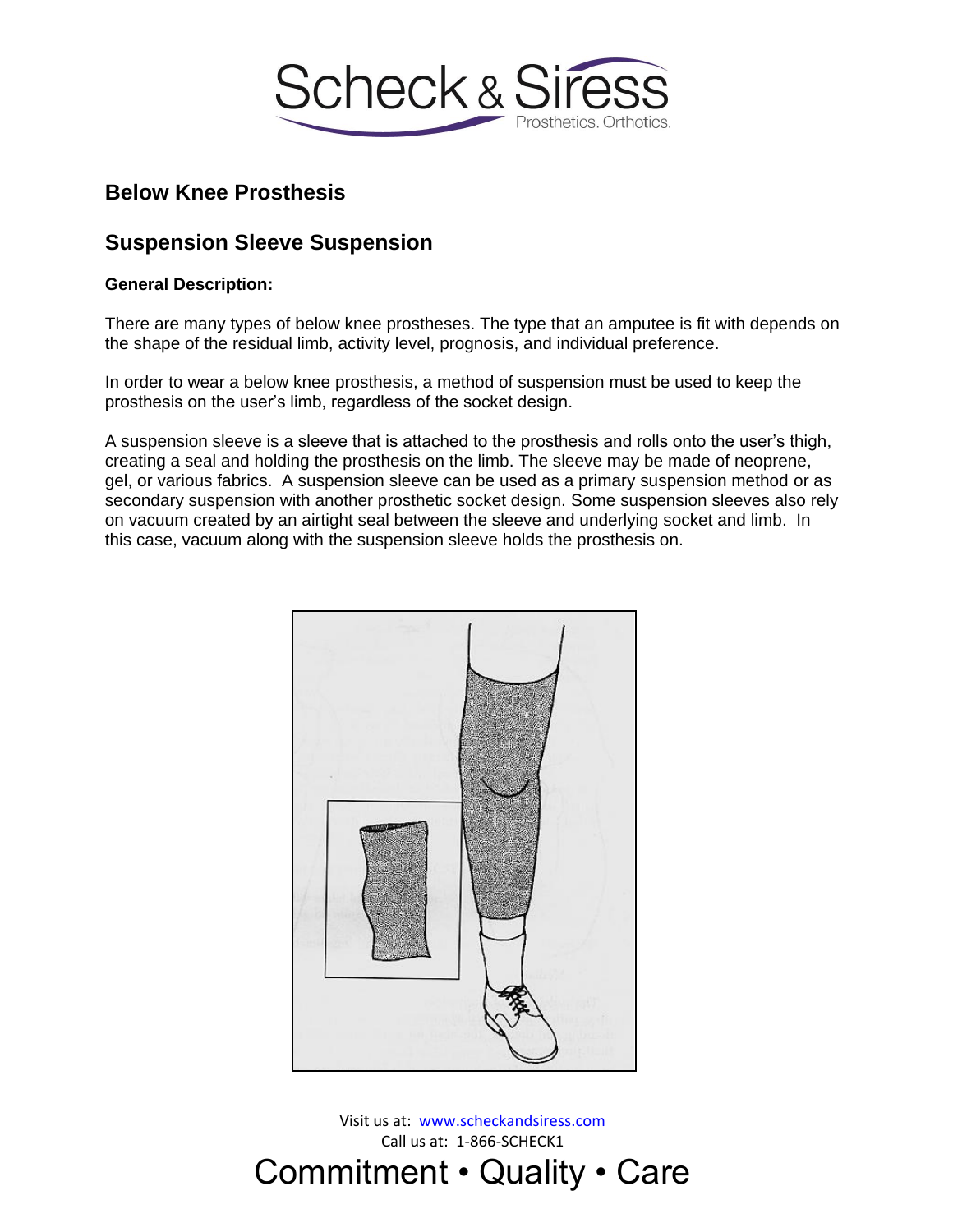

#### **Application and Removal:**

- 1. Before donning the prosthesis, the suspension sleeve must be inverted onto the prosthesis so that the residual limb can be inserted into the socket.
- 2. Put on the prosthesis as instructed by your prosthetist: Some patients may apply socks and a soft insert and then push into the socket. Some patients may be fit with a hard socket without a soft insert. In these cases, the patient may use only socks, he may have a special sock impregnated with gel, or wear a silicone gel cushion liner. In these instances, the patient applies the gel sock, gel liner, and/or socks and then pushes the limb into the socket.
- 3. After applying the prosthesis, the suspension sleeve must be rolled up onto the thigh (See Figure 1). Depending on the manufacturer, the suspension sleeve will be either rolled onto the thigh or pulled up onto the thigh. In any case, the sleeve must be pulled up tightly without any wrinkles (See figure 2). It is important that the top part of the suspension sleeve is in contact with 2-3 inches of skin of the thigh. It is important that it is above the prosthetic socks and touching skin in order to maintain good suspension. The sleeve may be applied either while standing or sitting. If applied while sitting, the patient may need to adjust the sleeve after standing to remove any wrinkles.





To remove the prosthesis, the suspension sleeve is either rolled or pulled down over the prosthesis and the limb can then be lifted out of the socket.

Visit us at: [www.scheckandsiress.com](http://www.scheckandsiress.com/) Call us at: 1-866-SCHECK1 Commitment • Quality • Care